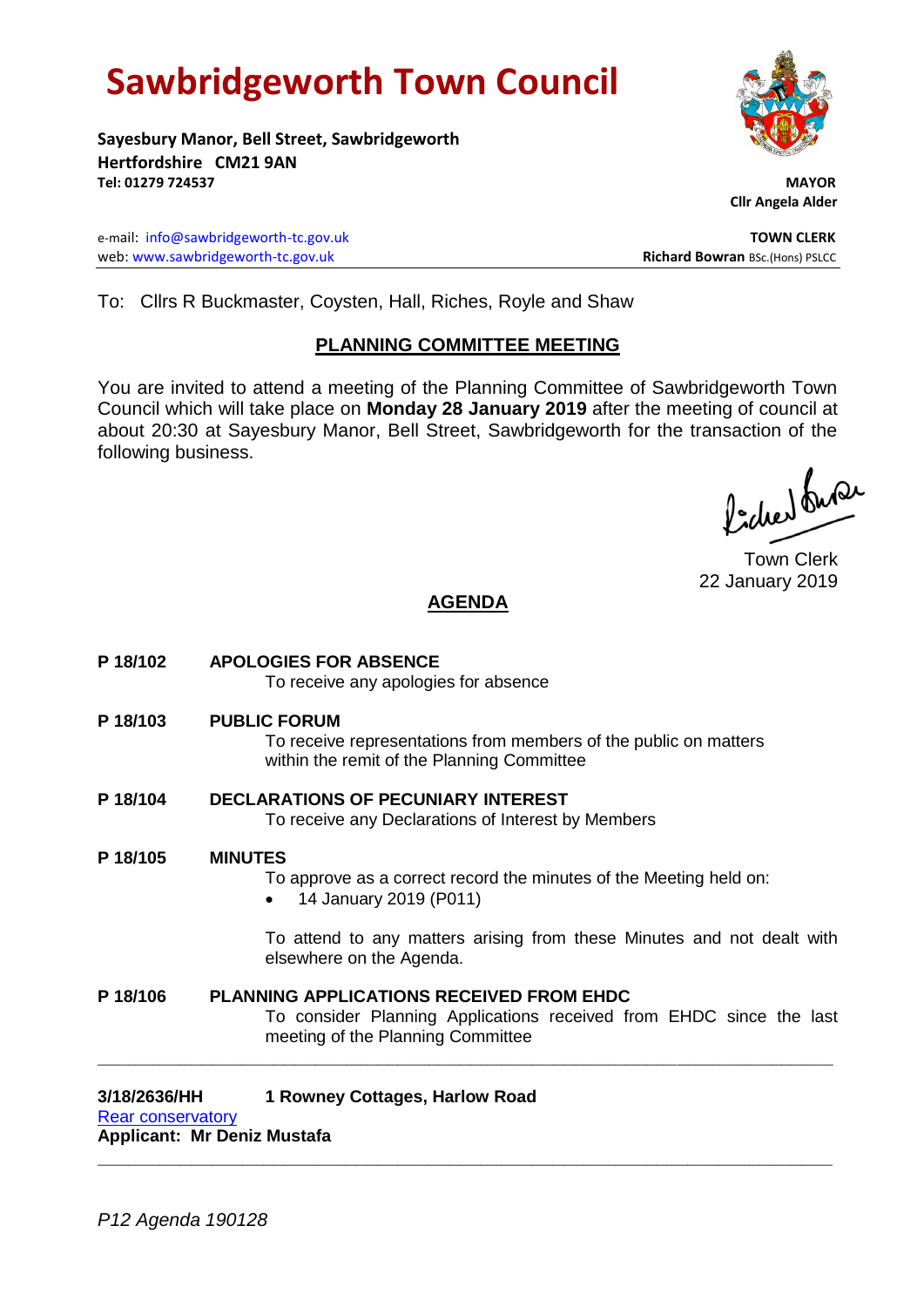## **P 18/107 LATE PLANNING APPLICATIONS**

To deal with Planning Applications received from EHDC following the Publication of this Agenda and received before 25 January 2019

#### **P 18/108 PLANNING DECISIONS MADE BY EHDC** To receive Planning Decisions from EHDC

## **3/18/1975/LBC 3 Fair Green, CM21 9AG**

Removal of chimney breast at ground floor level **Applicant:** Ms Sonja Dahl *STC Comment:* No objection *EHDC Decision:* Granted

## **3/18/2514/FUL 43 Bell Street, CM21 9AR**

A change of use of building from D1 use class to Sui Generis for beauty salon **Applicant:** Mr Gary Cooke *STC Comment:* No objection *EHDC Decision:* Granted **\_\_\_\_\_\_\_\_\_\_\_\_\_\_\_\_\_\_\_\_\_\_\_\_\_\_\_\_\_\_\_\_\_\_\_\_\_\_\_\_\_\_\_\_\_\_\_\_\_\_\_\_\_\_\_\_\_\_\_\_\_\_\_\_\_\_\_\_\_\_\_**

## **3/18/2572/HH 40 Sayesbury Road, CM21 0EB**

Removal of rear extension. Erection of part single two storey rear extension and single storey side extension. Extension to front bay roor to form porch **Applicant:** Mr J Hart *STC Comment:* No objection *EHDC Decision:* Granted **\_\_\_\_\_\_\_\_\_\_\_\_\_\_\_\_\_\_\_\_\_\_\_\_\_\_\_\_\_\_\_\_\_\_\_\_\_\_\_\_\_\_\_\_\_\_\_\_\_\_\_\_\_\_\_\_\_\_\_\_\_\_\_\_\_\_\_\_\_\_\_**

**\_\_\_\_\_\_\_\_\_\_\_\_\_\_\_\_\_\_\_\_\_\_\_\_\_\_\_\_\_\_\_\_\_\_\_\_\_\_\_\_\_\_\_\_\_\_\_\_\_\_\_\_\_\_\_\_\_\_\_\_\_\_\_\_\_\_\_\_\_\_\_**

**\_\_\_\_\_\_\_\_\_\_\_\_\_\_\_\_\_\_\_\_\_\_\_\_\_\_\_\_\_\_\_\_\_\_\_\_\_\_\_\_\_\_\_\_\_\_\_\_\_\_\_\_\_\_\_\_\_\_\_\_\_\_\_\_\_\_\_\_\_\_\_**

#### **3/18/2602/HH 3 Walnut Tree Crescent, CM21 9EB**

Proposed gable end roof to either side of the property, proposed dormer window to the rear, addition of frontal velux roof lights and demolition of chimney. **Applicant:** Ms J Ellis and Mr K Mascall *STC Comment:* No objection *EHDC Decision:* Granted

## **P 18/109 PLANNING APPEALS**

To receive notification from EHDC of Planning Appeals

**\_\_\_\_\_\_\_\_\_\_\_\_\_\_\_\_\_\_\_\_\_\_\_\_\_\_\_\_\_\_\_\_\_\_\_\_\_\_\_\_\_\_\_\_\_\_\_\_\_\_\_\_\_\_\_\_\_\_\_\_\_\_\_\_\_\_\_\_\_\_\_**

**\_\_\_\_\_\_\_\_\_\_\_\_\_\_\_\_\_\_\_\_\_\_\_\_\_\_\_\_\_\_\_\_\_\_\_\_\_\_\_\_\_\_\_\_\_\_\_\_\_\_\_\_\_\_\_\_\_\_\_\_\_\_\_\_\_\_\_\_\_\_\_\_\_\_\_\_\_**

**\_\_\_\_\_\_\_\_\_\_\_\_\_\_\_\_\_\_\_\_\_\_\_\_\_\_\_\_\_\_\_\_\_\_\_\_\_\_\_\_\_\_\_\_\_\_\_\_\_\_\_\_\_\_\_\_\_\_\_\_\_\_\_\_\_\_\_\_\_\_\_\_\_\_\_\_\_**

**\_\_\_\_\_\_\_\_\_\_\_\_\_\_\_\_\_\_\_\_\_\_\_\_\_\_\_\_\_\_\_\_\_\_\_\_\_\_\_\_\_\_\_\_\_\_\_\_\_\_\_\_\_\_\_\_\_\_\_\_\_\_\_\_\_\_\_\_\_\_\_\_\_\_\_\_\_**

**\_\_\_\_\_\_\_\_\_\_\_\_\_\_\_\_\_\_\_\_\_\_\_\_\_\_\_\_\_\_\_\_\_\_\_\_\_\_\_\_\_\_\_\_\_\_\_\_\_\_\_\_\_\_\_\_\_\_\_\_\_\_\_\_\_\_\_\_\_\_\_**

**11 East Drive, CM21 9EU LPA Appeal Reference: 18/00113/PRIOR**

**The White Lion, London Road (1no. externally illuminated hanging sign (retrospective) LPA Appeal Reference: 18/00049/REFUSE**

**68 Gilders, CM21 0EH LPA Appeal Reference: 18/00059/REFUSE**

*P12 Agenda 190128*